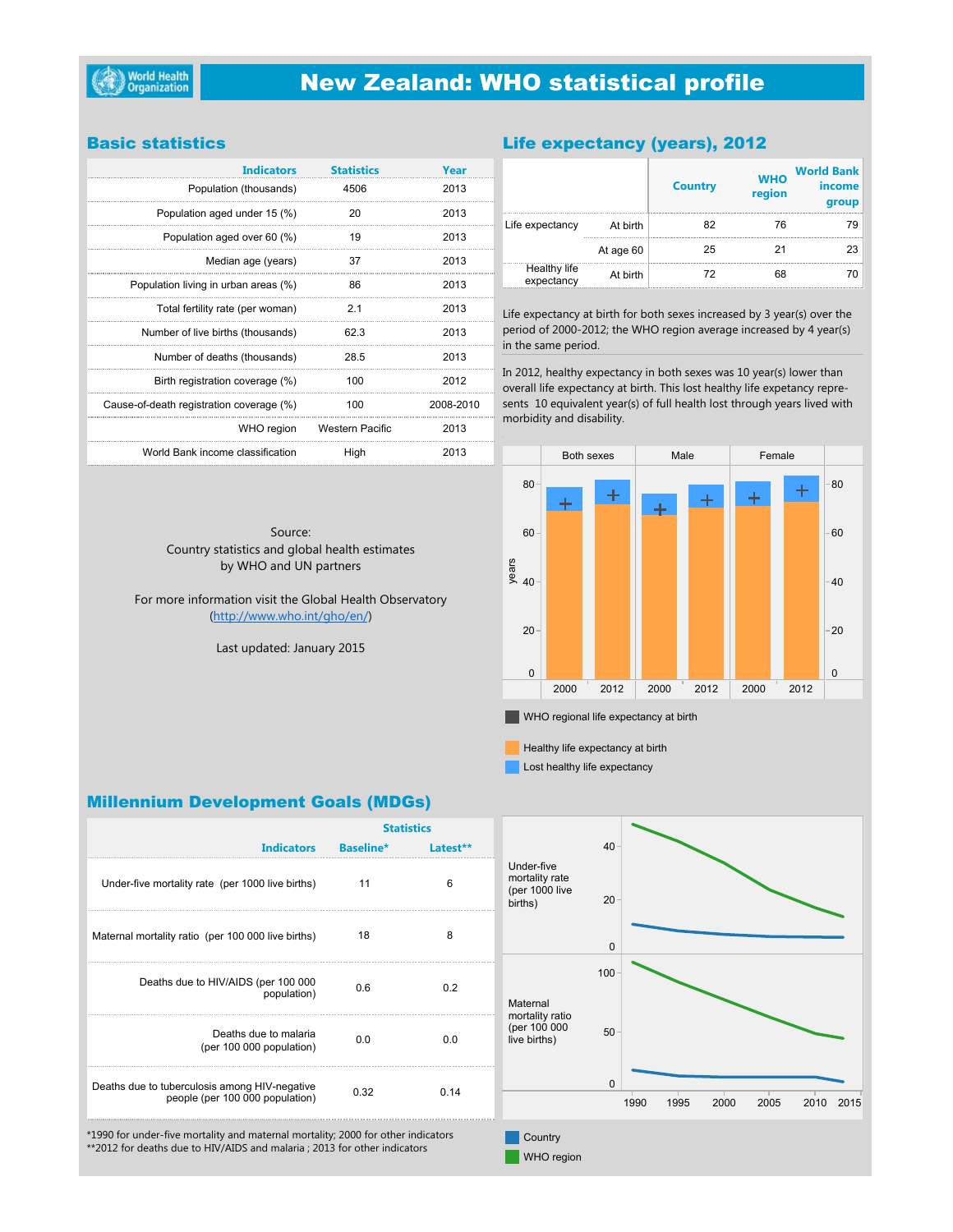

# **New Zealand: WHO statistical profile**

### 1990 1995 2000 2005 2010 2015  $\Omega$ 20 40 60 80 100 DTP3 immunization among<br>1-year-olds<br>00-<br>80-<br>Bender on the contract of the contract of the contract of the contract of the contract of the contract of the contract of the contract of the contract of the contract of the cont 1-year-olds **Children aged under-5** stunted 0 10 20 30 Percentage of total Prematurity Congenital anomalies Other causes Injuries Birth asphyxia Acute respiratory infections Neonatal sepsis 2 Diarrhoea **2** HIV/AIDS 0 Malaria 0 Measles 18 | 17 24 22 5 8  $\Omega$ Distribution of causes of deaths DTP3 immunization among in children under-5, 2013

**Country** WHO region

Source: Country statistics and global health estimates by WHO and UN partners For more information visit the Global Health Observatory (http://www.who.int/gho/en//) Last updated: January 2015

### **Utilisation of health services\***

\*Data refer to the latest year available from 2007.



3K

on health

1995 2000 2005 2010 2015 0K 1K 2K Per capita total expenditure<br>
on health<br>  $\overline{\mathbf{e}}$ <br>  $\overline{\mathbf{e}}$ <br>  $\overline{\mathbf{e}}$ <br>  $\overline{\mathbf{e}}$ <br>  $\overline{\mathbf{e}}$ <br>  $\overline{\mathbf{e}}$ <br>  $\overline{\mathbf{e}}$ <br>  $\overline{\mathbf{e}}$ <br>  $\overline{\mathbf{e}}$ <br>  $\overline{\mathbf{e}}$ <br>  $\overline{\mathbf{e}}$ <br>  $\overline{\mathbf{e}}$ <br>  $\overline{\mathbf{e}}$ <br>  $\overline{\mathbf{e}}$ 

## **Adult risk factors**



... Data not available or applicable. **Population using improved** water and sanitation